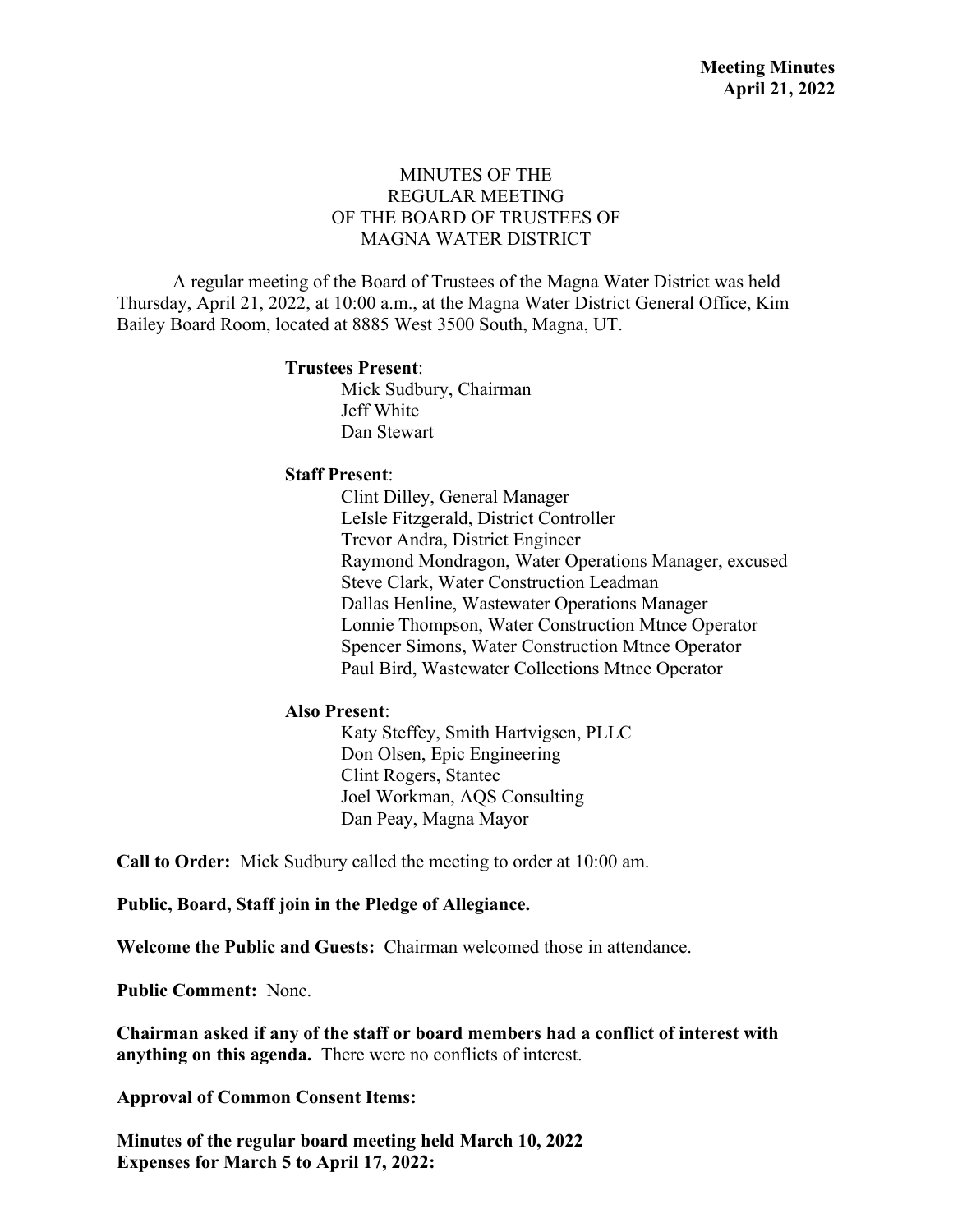### **General Expenses:** \$1,022,523.32 **Zions Bank bond payments:** \$83,626.46

A motion was made by Dan Stewart, seconded by Jeff White, to approve the minutes of the regular board meeting held March 10, 2022, the general expenses, and the Zions Bank bond payment from March 5 to April 17, 2022, in the amount of \$1,022,523.32 and \$83,626.46, respectively. The motion was approved as follows: Mick Sudbury, yea, Jeff White, yea and Dan Stewart, yea.

**Introduction of new employees: Lonnie Thompson, Spencer Simons, and Paul Bird:** Clint Dilley introduced the new employees and welcomed them onboard.

**Discussion on recent changes to CDL licensing:** Dallas explained to the Board some of the changes the State has made to the requirements to obtain a CDL license. There is a mandatory statewide training course that needs to be taken, of which will be a mixture of computer-based training and training by a certified licensed assessment professional. The company who has assisted the District in the driving training for the CDL in the past, is certified to offer the State's new required training courses. There are options differing in costs for the training starting at \$1,185. In the past the employee would pay for any fees prior to obtaining the CDL, if passed, the District would reimburse the employee. Because of the cost of the training now at \$1,185 and higher, management and Board will need to reassess how we handle the payment for the CDL Training. In the training course, the instructor will be able to give the District an idea if an individual is likely to pass the State's written and driving tests. Management recommended the current probation period of 90 days be lengthened and there be additional reviews of the employee during that time to get a feel if the employee was going to be in the job long enough for the District to justify investing in the cost of the CDL training. The Board felt good about management's recommendation.

**Discussion and possible motion to approve resolution for CARES Act Reimbursement Agreement with Magna Metro Township:** This agreement will allow the District to be reimbursed for COVID expenditures with CARES Act funds through Magna Metro Township. A motion was made by Jeff White, seconded by Dan Stewart, to approve Resolution 2022-01 to approve and ratify the Magna Metro Township Agreement, effective date of April 21, 2022, and the agreement be implemented according to the terms as set forth therein. The motion was approved as follows: Mick Sudbury, yea, Dan Stewart, yea and Jeff White, yea.

**Discussion and possible motion to approve changes to Engineering Consultant Pool:**

Trevor explained every two years, the District reevaluates its consultant pool. The pool was opened this year and a RFQ was sent out for other qualified consultants to submit their qualifications to be considered. There were six responses, four of those were new consultants and two were already in the pool but wanted to resubmit due to changes in staff or other changes they felt the District needed to be aware of. All qualifications submitted were reviewed by a four-person committee and ranked and scored based on certain criteria. Trevor presented those consultants recommended to continue in the pool; Hansen Allen & Luce, Carollo Engineers, Epic Engineering, Bowen Collins and Associates, JUB Engineers, SKM Inc., Loughlin Water Associates, IGES, Stantec, Terracon, T-O Engineers, and consultants that were newly qualified and added to the pool; AE2S (Advanced Engineering and Environmental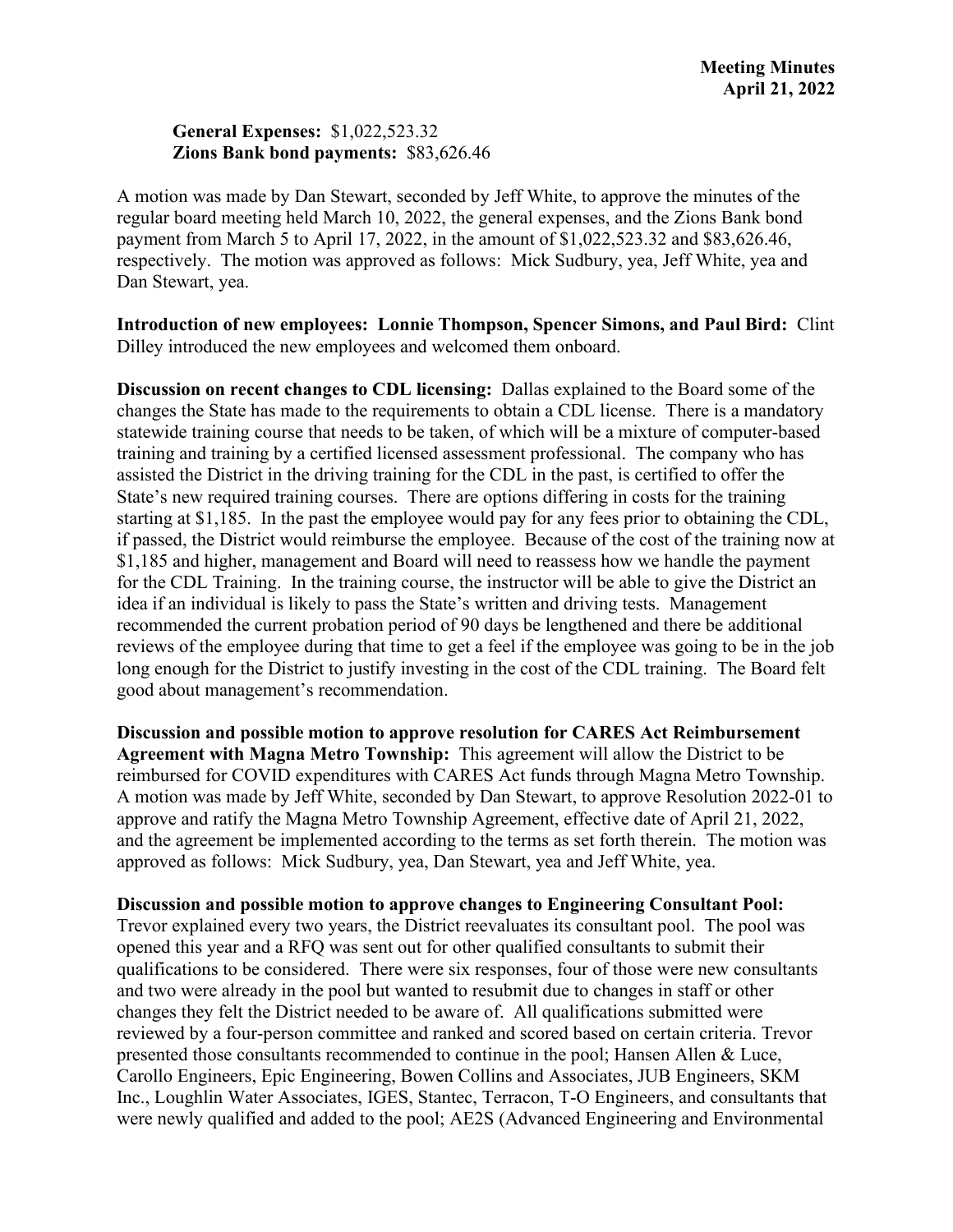Services), and CRS Engineers. A motion was made by Jeff White, seconded by Dan Stewart, to approve the recommended consultants as the District's pool of Engineering Consultants. The motion was approved as follows: Dan Stewart, yea, Jeff White, yea and Mick Sudbury, yea.

**Discussion and possible motion to approve a new janitorial services contract:** Clint informed the Board the District's current janitorial services increased the monthly service charge for our locations serviced by them. Because of that, management felt it would be diligent to solicit quotes from other janitorial services. Two additional quotes were received along with the current company. Out of the three quotes, the current company was still the lowest price. Although the current company was still the lowest, there are some concerns on the quality. The Board agreed to continue with the current company for janitorial services, contingent upon an agreement containing language with the District's quality concerns and if the quality of the services is improved dramatically. If the District was still unhappy, then the relationship could be terminated with a 30-day written notice of cancellation. A motion was made by Jeff White, seconded by Dan Stewart, to continue with the current janitorial services at their proposed increased prices, subject to an agreed upon level of service, and the ability to terminate services with a written 30-day notice. The motion was approved as follows: Mick Sudbury, yea, Dan Stewart, yea and Jeff White, yea.

**Discussion and possible motion to approve a cost-of-living adjustment for all employees:**  Clint shared with the Board the Social Security Administration cost of living figures, according to their calculations, cost of living increased 5.9% in 2021. SSA made an adjustment of 5.9% in October of 2021 to go into effect first of 2022. They also projected inflation to be even higher than the 5.9% in 2022. Between September 2020 – 2021 the CPI was 5.9% higher. Using the same number in September 2021 – March 2022 the increase in cost of living is already a 5.2% increase. The Union Contract currently has a 2.5% cost of living increase each year which was given to employees beginning 2022, the Union approached management to consider a one-time additional cost of living increase prior to the end of the contract terms. The contract terms expire May of 2023. Union and management met and tried to come up with a figure to stay within the District's 2022 budget. There was approximately 2.7% available in the budget for wages, management felt the District could afford 2.7% COLA adjustment without going over budget. A motion was made by Jeff White, seconded Dan Stewart, to approve the cost-of-living adjustment increase of 2.7%. The motion was approved as follows: Mick Sudbury, yea, Jeff White, yea, and Dan Stewart, yea.

**Discussion and possible motion to approve the 2021 Municipal Wastewater Planning Program Survey:** Dallas presented the 2021 Municipal Wastewater Planning Program Survey indicating this is an annual report the State uses to determine the status of the District's wastewater collection system and how much money the District would qualify for if it applied for any type of financial assistance. Management recommended Board approval. A motion was made by Jeff White, seconded by Dan Stewart, to approve the 2021 Municipal Wastewater Planning Program Survey. The motion was approved as follows: Mick Sudbury, yea, Dan Stewart, yea and Jeff White, yea.

**Discussion and possible motion to approve renewal of Dental Select for Executive dental benefits:** LeIsle indicated Dental Select's plan period runs from April 1 – March 31. This is the renewal of dental benefits for the executive team. The premium for the dental coverage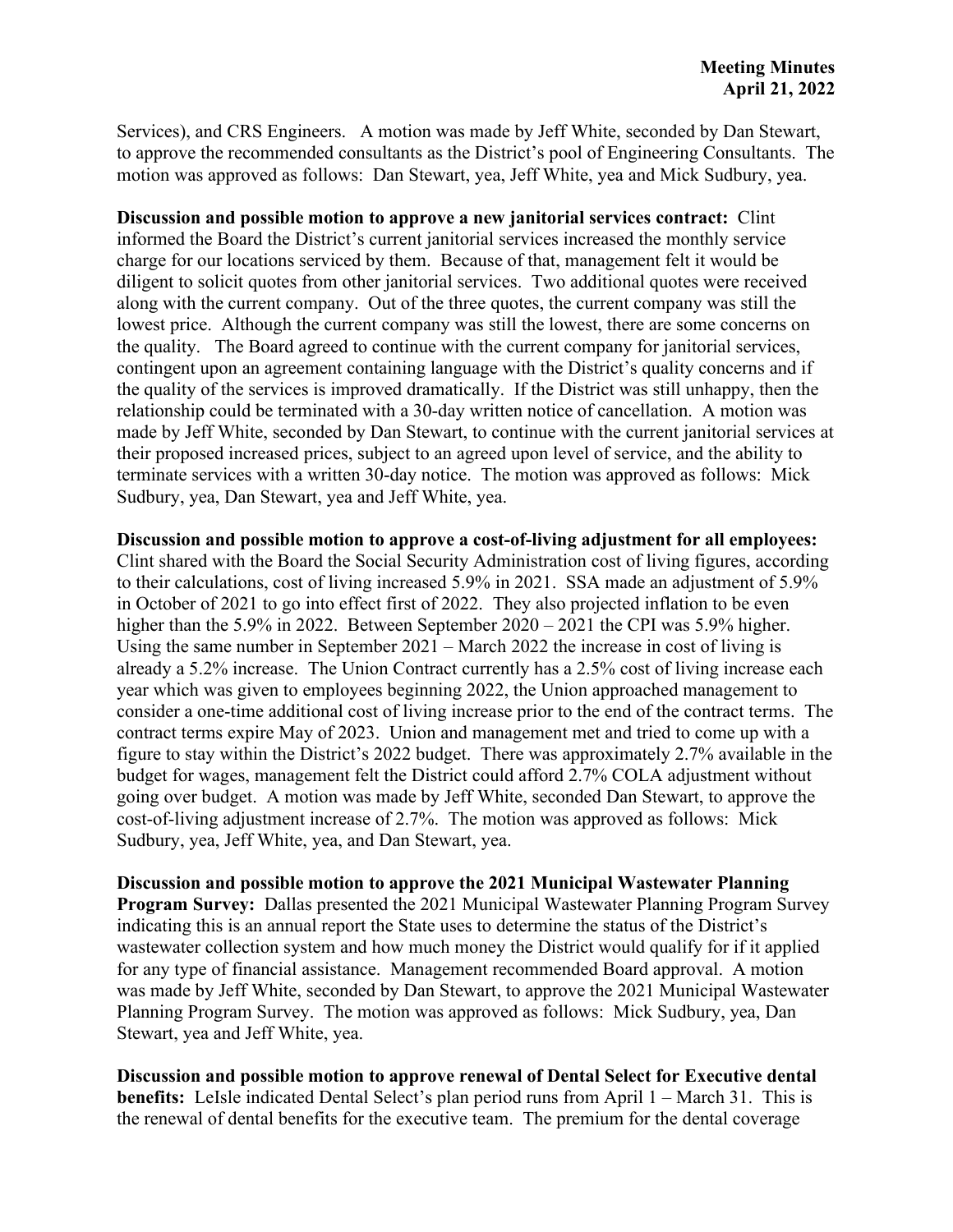increased by 3.8% along with the vision benefit premium, increased 3.8%. A motion was made by Jeff White, seconded by Dan Stewart, to approve the renewal of Dental Select. The motion was approved as follows: Jeff White, yea, Mick Sudbury, yea and Dan Stewart, yea.

**Discussion and possible motion regarding employee's uniform allowance:** Board Chairman wanted to discuss procedures regarding the employee's uniforms. Currently the employees have the option to wear uniforms from the uniform service, or to choose to receive a uniform allowance instead. Board asked management to investigate the policies/practices and bring back to the Board recommendations that are fair and equitable, satisfy the needs of the employees, and comply with health and safety regulations according to the department the employees are working in. New employees have been given the option of the uniforms or the allowance immediately after their start date. If the allowance is chosen, the allowance is prorated for the year, if an employee leaves, the allowance is prorated for the year. Board asked to see average costs for the uniform service. Management will provide the Board that information. Safety boots are also to be provided to the employees, this is done through a safety drawing each quarter of the year, when the year is over, every employee, except management, end up being drawn and receives \$150 for safety boots. Clint explained the drawing is somewhat conflicting due to the fact the safety drawing is meant to promote safety in where if there are no accidents, the drawing will occur, if there were accidents, the drawing would not occur. If the drawing doesn't occur, then who is it that is not provided safety boots that year, which conflicts with the dress policy in the District's AR&R's. This is something that needs to be discussed and possibly resolved with the next Union contract negotiations. There was no motion made on the uniforms or clothing allowance.

**Discussion and possible motion to approve APA Benefits Investment Committee minutes and a recommended watch list:** LeIsle indicated the Investment Committee met in February. Berkley reviewed the performance of the Executive 401(k) & Defined Benefit Pension plans. From the review it is recommended the following changes be made: Funds on the watchlist:

| <b>RENEX</b> | American Funds Fundamental Invs R5     |
|--------------|----------------------------------------|
| <b>RERFX</b> | American Funds Europacific Growth R5   |
| <b>RWIFX</b> | American Funds Capital World Gr&Inc R5 |
| <b>VBLAX</b> | Vanguard Long Term Bond Index Adm      |

Funds to be removed from the watchlist and placed in good standing:

| <b>FADMX</b> | <b>Fidelity Strategic Income Fund</b> |
|--------------|---------------------------------------|
| <b>VEMAX</b> | Vanguard Emerging Mkts Stock Idx Adm  |

A motion was made by Jeff White, seconded by Dan Stewart, to approve the funds to be placed or remain on the watchlist, and the funds to be removed from the watchlist and placed in good standing. The motion was approved as follows: Mick Sudbury, yea, Dan Stewart, yea and Jeff White, yea.

**Discussion and possible motion to approve Stantec task order for Design and Construction Management services on the West Side Collection Project 1B in the amount of \$148,895:** Trevor indicated this is Phase 2 of the West Side Collection Project. The first Phase was installed last fall from 8000 W going East along 2100 S and tied into the sewer main that goes to the District's wastewater headworks. This Project 1B will be an extension of that line extending to the South along 8000 W and will require micro-tunnelling under to cross I-80.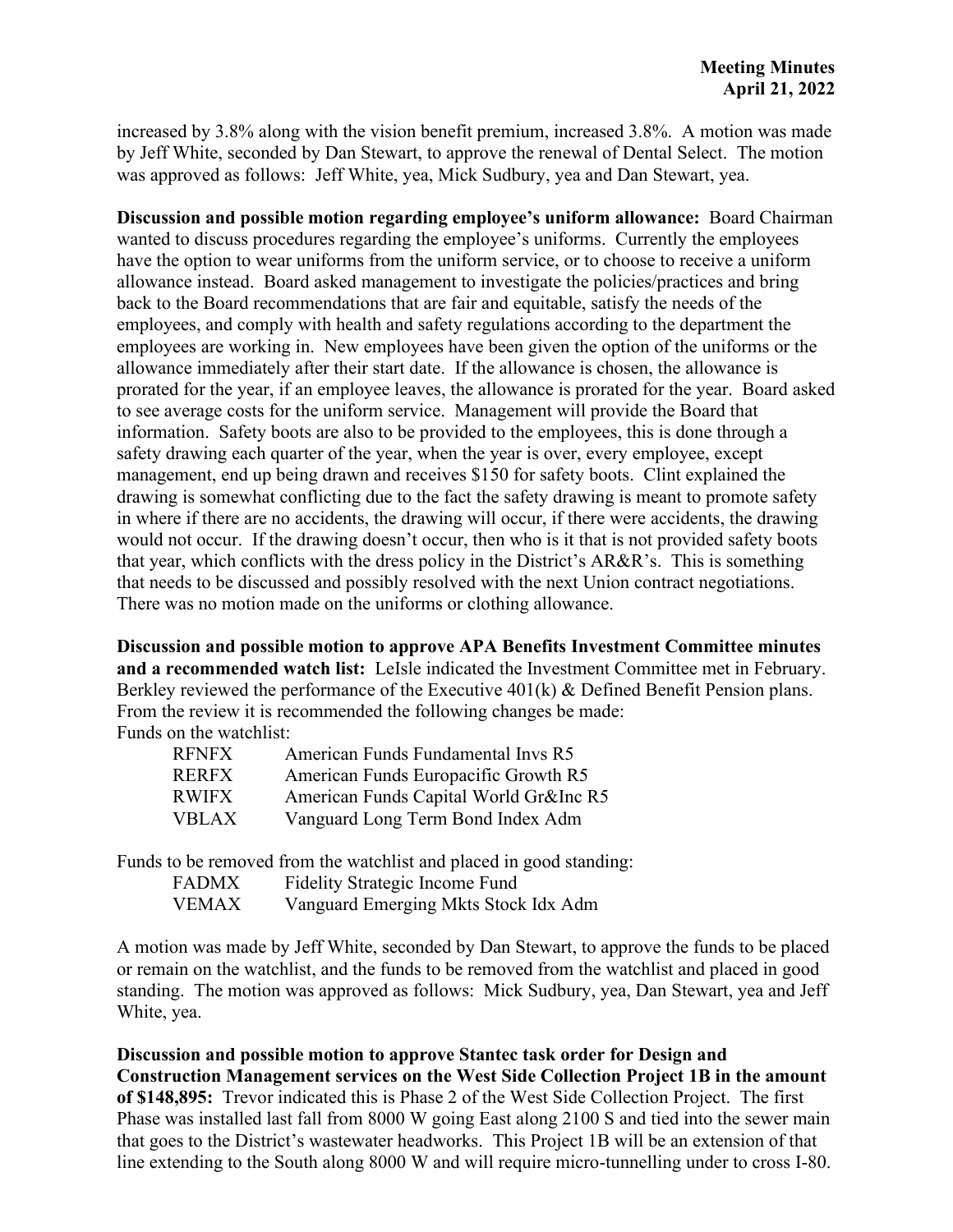The task order includes some Geotech, additional survey and the micro-tunnelling under the freeway. A motion was made by Jeff White, seconded by Dan Stewart, to approve the Stantec task order for design and construction management services on the West Side Collection Project 1B in the amount of \$148,895. The motion was approved as follows: Mick Sudbury, yea, Dan Stewart, yea and Jeff White, yea.

**Discussion and possible motion to award Filter Procurement to AQUA-Aerobic, Inc. and approve initial payment for engineering submittals in the amount of \$43,131.73:** Trevor indicated the filter system is the main component to our reuse system. The District published a proposal for the filter equipment and received three bids. The bids were reviewed, ranked, and scored by management and the engineering technical team. Trevor made recommendation to award the filter procurement to AQUA-Aerobic, Inc. and approve an initial payment for engineering submittals in the amount of \$43,131.73. After the initial payment, the project will be awarded, and the contractor will assume the remaining filter costs and include that in the total project bid. A motion was made by Jeff White, seconded by Dan Stewart, to approve awarding the filter procurement to AQUA-Aerobic, Inc and approve an initial payment to them in the amount of \$43,131.73. The motion was approved as follows: Mick Sudbury, yea, Jeff White, yea, and Dan Stewart, yea.

**Discussion regarding the garage, storage, and parking lot project:** Trevor indicated there were no responses to the Invitation to Bid on this project. Trevor made the recommendation to pursue the projects each separately. By priority, management feels the storage building be bid first, then the garage and then the parking lot.

**Discussion and possible motion to approve Epic Engineering task order 2022-6 for Screw Press Building Addition Study in the amount of \$28,800:** Dallas indicated in the screw press building (solids handling building), is the last stage of the process where as much liquid as can be, is pressed out of the solids. In that facility currently there are two screw press units, the building is set up for four units for future growth, however, the way the building is configured if a third or fourth screw press is installed it will cause security issues. This study will address possible building modifications to solve any issues when the third and fourth presses are installed. A motion was made by Jeff White, seconded by Dan Stewart, to approve Epic Engineering task order 2022-6 for Screw Press Building Addition Study in the amount of \$28,800. The motion was approved as follows: Mick Sudbury, yea, Jeff White, yea, and Dan Stewart, yea.

### **Discussion and possible motion to attend the following conferences:**

National AWWA, June 12 – 15<sup>th</sup>, 2022, San Antonio, TX: Clint Dilley, Mick Sudbury, Dan Stewart, and Steve Clark would like to attend this conference. Board agreed to attend this conference.

**UGFOA Annual Spring Conference, April 25 – 27, 2022, St George:** This is such short notice, it was discussed it be attended next year.

**GFOA Annual, June 5 – 8, 2022 Austin, TX:** LeIsle indicated a lot of this information could be received by registering for online courses through the GFOA website. It is kind of late to register for this conference, there were no hotels available under the conference, because of this if someone did attend the hotel would cost over \$2,600.

A motion was made by Jeff White, seconded by Dan Stewart, to approve attendance to the National AWWA conference, June  $12 - 15$ , 2022, San Antonio, TX. The motion was approved as follows: Mick Sudbury, yea, Jeff White, yea and Dan Stewart, yea.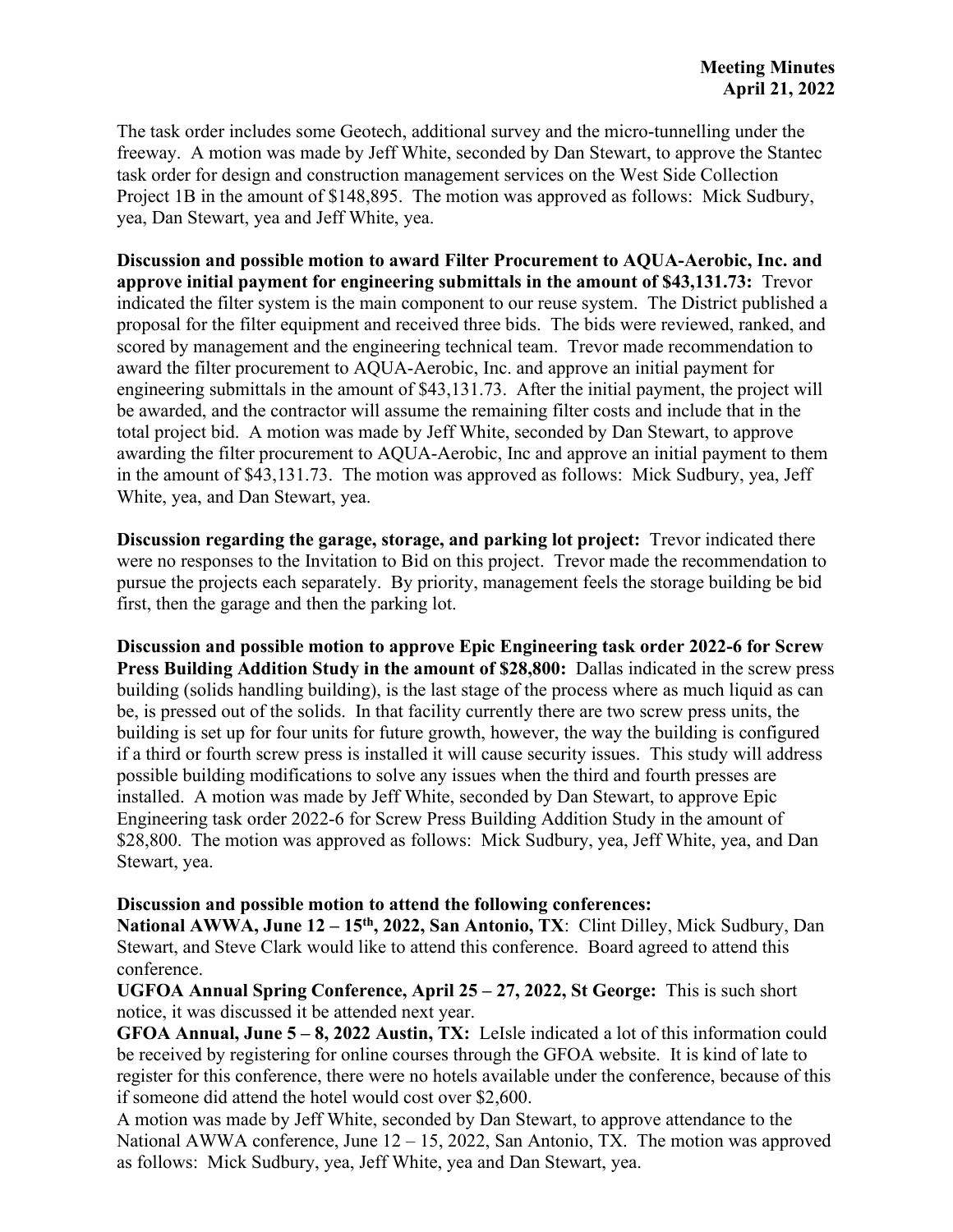**Report & Discussion from General Manager:** In the interest of time, Clint indicated the Board has his manager's report in the Board packet and asked if the Board had any questions or items which they would like to discuss from the report. Clint pointed out he has taken a stab at reorganizing the board meeting agenda to be more streamline and grouped by categories to try and limit the repetitive "discussion and possible" motion language, and possibly cut down on number of motions. The Board expressed they would not mind trying this new format few a few months and see how it goes.

**Discussion on District's actual vs budget status as of March 31, 2022:** In the interest of time, LeIsle indicated the financial reports are included in the Board Packet, with the actual vs budget status as of March 31, 2022. She asked if the Board had any questions on the information or if they would like to discuss any items in the information.

## **Engineering projects update:**

**Material Hauling**: Mick inquired about the status of the dirt pile being moved. Trevor indicated the material is being taken to the dump, there have been some bad weather days in which they weren't able to haul. Newman Construction investigated some alternative locations and found a dump site that would take the material. Newman was running 12 trucks and will continue with that until the pile is completely hauled away. The estimated completion date will be in about two weeks. They have made good progress on the pile.

**2022 Water and Sewer Repair & Replacement Project:** Trevor indicated this project is out for bid right now. When the project gets started, it may cause some traffic disruption. It will be on Florence Dr, Edith Dr and Katherine Dr. The project award will be brought to the board for approval in May, and possible start date in June.

# **Water Distribution/Production:**

**1. Water production report:** The culinary water production for March was 102.9 million gallons or 315.69-acre feet, a 11.39% increase from 2021. Year to date production was 282.8 million gallons or 867.87-acre feet, a 3.93% decrease from YTD 2021. We have purchased 197.38-acre feet of water from Jordan Valley Water as of March 2022.

**2. Call out report:** Dallas reported for Raymond, there was a total of 12 call outs, all miscellaneous. Total of 30 hours paid.

# **WWTP Operation/Collection System:**

**1. Status of sewer system:** Dallas indicated the collection crew is moving along, they have some spot repairs coming up in the next couple of weeks/months. Have received bids for repairs throughout the District, as that project gets closer additional information will be brought to the Board of any possible road closures, or any needed notifications. Wastewater treatment plant, the callouts were a result of power loss. Dallas explained the aeration equipment is running as efficiently as possible, but still at a point where it's not enough. There's not enough aeration to take a piece off for maintenance, all must be running 100% all the time. Dallas is looking to alternatives to allow for maintenance as needed.